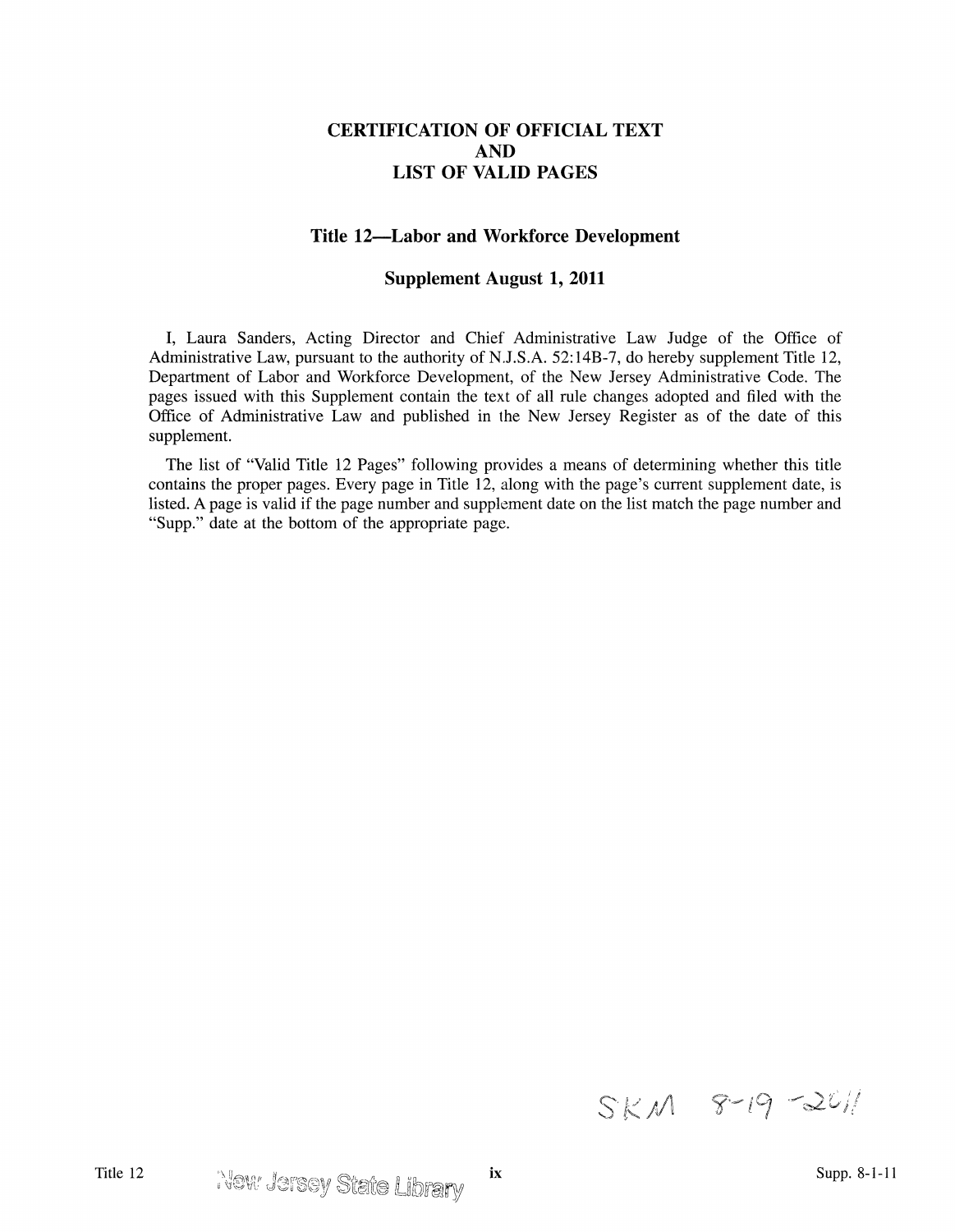## VALID TITLE 12 PAGES (Current through August 1, 2011)

| Page                   | Supp.                   |
|------------------------|-------------------------|
| Number                 | Date                    |
|                        | $1 - 3 - 11$            |
|                        | $1 - 3 - 11$<br>1-18-11 |
|                        | 1-18-11                 |
|                        | $6 - 20 - 11$           |
|                        | 6-20-11                 |
|                        | 6-20-11                 |
|                        | 6-20-11                 |
|                        |                         |
|                        |                         |
|                        |                         |
|                        | 8-1-11                  |
|                        |                         |
|                        | 8-1-11                  |
|                        | 8-1-11                  |
|                        |                         |
| Chapter 1              |                         |
|                        | 11-3-08                 |
|                        | $11 - 3 - 08$           |
| <b>Chapter 2</b>       |                         |
|                        | 9-15-97                 |
|                        | 9-15-97                 |
| Chapter 3              |                         |
|                        | 6-20-11                 |
|                        | 6-20-11                 |
|                        |                         |
|                        | 12-15-03                |
| Chapter 4              |                         |
|                        | 5-15-95<br>5-15-95      |
| <b>Chapter 5</b>       |                         |
|                        | $6 - 20 - 11$           |
|                        | $6 - 20 - 11$           |
| Chapter 6              |                         |
|                        | 1-19-10                 |
|                        | 1-19-10                 |
| <b>Chapter</b> 7       |                         |
|                        | 5-19-08                 |
|                        | 5-19-08                 |
|                        | 5-15-95                 |
|                        | 5-15-95                 |
| Chapters 8 through 10  |                         |
|                        |                         |
|                        |                         |
| <b>Chapter 11</b>      |                         |
|                        |                         |
|                        |                         |
| Chapters 12 through 14 |                         |
|                        |                         |
| Chapter 15             |                         |
|                        |                         |
|                        |                         |
|                        |                         |
|                        |                         |
|                        |                         |
|                        |                         |
|                        |                         |

| Page              | Supp.              |
|-------------------|--------------------|
| <b>Number</b>     | Date               |
|                   | 12-20-10           |
|                   |                    |
|                   |                    |
|                   |                    |
|                   |                    |
| <b>Chapter 16</b> |                    |
|                   |                    |
|                   |                    |
|                   |                    |
|                   |                    |
|                   |                    |
|                   |                    |
|                   |                    |
|                   |                    |
|                   |                    |
|                   | $11 - 1 - 10$      |
|                   | $2 - 17 - 09$      |
|                   | 2-17-09<br>12-4-06 |
|                   | $12 - 4 - 06$      |
|                   | $12 - 4 - 06$      |
|                   | 12-4-06            |
|                   |                    |
|                   |                    |
|                   |                    |
|                   |                    |
|                   | $12 - 4 - 06$      |
|                   | 12-4-06            |
|                   | $2 - 17 - 09$      |
|                   | 2-17-09            |
|                   | 2-17-09            |
|                   | $2 - 17 - 09$      |
|                   | $2 - 17 - 09$      |
|                   | $2 - 17 - 09$      |
|                   | $12 - 4 - 06$      |
|                   | 12-4-06            |
|                   | 12-4-06            |
|                   | $12 - 4 - 06$      |
|                   |                    |
|                   |                    |
|                   |                    |
|                   |                    |
|                   |                    |
|                   |                    |
| Chapter 16A       |                    |
|                   |                    |
| <b>Chapter 17</b> |                    |
|                   |                    |
|                   |                    |
|                   |                    |
|                   |                    |
|                   |                    |
|                   |                    |
|                   |                    |
|                   |                    |
|                   |                    |
|                   |                    |

| Page       | Supp.         |
|------------|---------------|
| Number     | <b>Date</b>   |
|            |               |
|            |               |
|            |               |
|            |               |
|            |               |
|            |               |
|            |               |
|            |               |
|            |               |
|            |               |
|            |               |
|            |               |
|            | $11 - 1 - 10$ |
|            |               |
|            |               |
|            |               |
|            |               |
|            |               |
|            | $1 - 17 - 06$ |
|            |               |
|            | $8 - 21 - 06$ |
|            | $8 - 21 - 06$ |
|            |               |
|            |               |
|            |               |
|            |               |
|            |               |
|            |               |
|            |               |
|            |               |
|            |               |
|            |               |
|            |               |
|            |               |
|            |               |
|            |               |
|            |               |
|            |               |
| Chapter 18 |               |
|            |               |
|            |               |
|            | 10-20-08      |
|            | 12-4-06       |
|            | 12-4-06       |
|            | 12-4-06       |
|            | 12-4-06       |
|            | 5-19-03       |
|            | $5 - 19 - 03$ |
|            | $5 - 19 - 03$ |
|            | 5-19-03       |
|            | $5 - 19 - 03$ |
|            | $5 - 19 - 03$ |
|            | $5 - 19 - 03$ |
|            |               |
|            |               |
|            |               |
|            |               |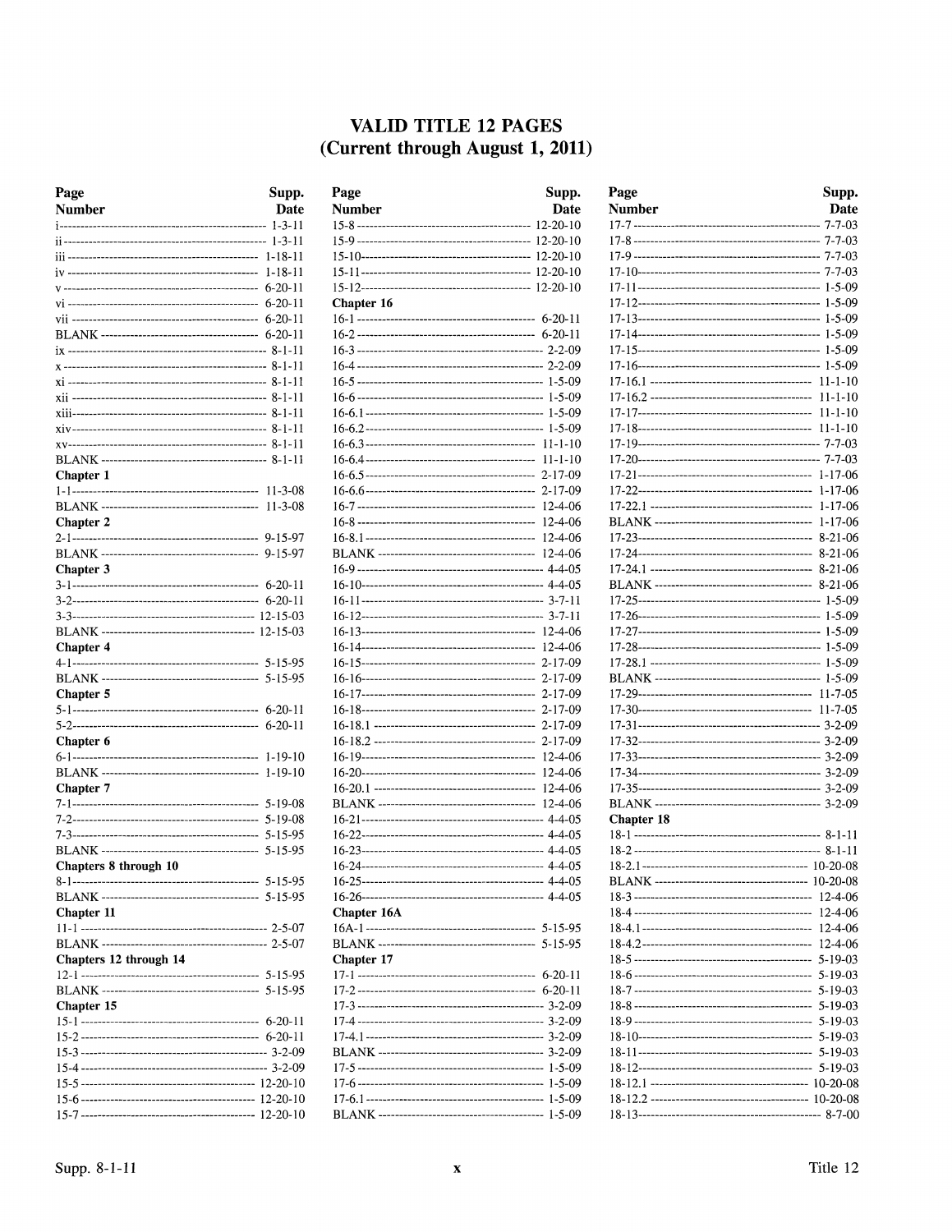| Page              | Supp.         |
|-------------------|---------------|
| <b>Number</b>     | Date          |
|                   |               |
|                   |               |
|                   |               |
|                   |               |
|                   |               |
| <b>Chapter 19</b> |               |
|                   |               |
|                   |               |
|                   |               |
|                   |               |
| <b>Chapter 20</b> |               |
|                   |               |
|                   |               |
|                   |               |
|                   |               |
|                   |               |
|                   |               |
|                   |               |
|                   |               |
|                   |               |
|                   |               |
|                   |               |
|                   |               |
|                   |               |
|                   |               |
| Chapter 21        |               |
|                   |               |
|                   |               |
|                   |               |
|                   |               |
|                   |               |
|                   |               |
|                   |               |
|                   |               |
|                   |               |
|                   |               |
|                   |               |
|                   |               |
|                   |               |
|                   |               |
|                   |               |
|                   |               |
|                   |               |
|                   |               |
|                   |               |
| <b>Chapter 22</b> |               |
|                   |               |
|                   |               |
| <b>Chapter 23</b> |               |
|                   |               |
|                   |               |
|                   |               |
|                   |               |
|                   |               |
|                   |               |
|                   |               |
|                   |               |
|                   |               |
|                   |               |
|                   |               |
|                   |               |
|                   | $6 - 17 - 02$ |
|                   |               |
|                   |               |
|                   |               |

| Page                   | Supp.         |
|------------------------|---------------|
| Number                 | Date          |
|                        |               |
|                        |               |
|                        |               |
|                        |               |
|                        |               |
|                        |               |
|                        |               |
|                        |               |
|                        |               |
|                        |               |
|                        |               |
|                        |               |
|                        |               |
|                        |               |
|                        | $11 - 3 - 08$ |
|                        | $11 - 3 - 08$ |
|                        | $11 - 3 - 08$ |
| Chapters 24 through 34 |               |
|                        |               |
|                        | 5-15-95       |
| Chapter 35             |               |
|                        | $6-20-11$     |
|                        | $6-20-11$     |
|                        | $5 - 16 - 11$ |
|                        | $5 - 16 - 11$ |
| Chapter 36             |               |
|                        |               |
|                        |               |
| Chapter 37             |               |
|                        |               |
|                        |               |
| <b>Chapter 38</b>      |               |
|                        |               |
|                        |               |
| Chapter 39             |               |
|                        |               |
|                        |               |
| Chapter 40             |               |
|                        |               |
|                        | $6 - 20 - 11$ |
|                        |               |
| <b>Chapter 41</b>      |               |
|                        | $6-20-11$     |
|                        | $6-20-11$     |
|                        | $3 - 19 - 07$ |
|                        |               |
|                        | $3 - 19 - 07$ |
|                        | $3 - 19 - 07$ |
| <b>Chapter 42</b>      |               |
|                        | $6 - 20 - 11$ |
|                        |               |
|                        |               |
|                        |               |
|                        |               |
|                        |               |
|                        |               |
|                        |               |
| Chapters 43 through 44 |               |
|                        |               |
|                        |               |
| <b>Chapter 45</b>      |               |
|                        |               |
|                        |               |
|                        |               |
|                        |               |
|                        |               |
|                        |               |
|                        |               |
|                        |               |

| Page                   | Supp.         |
|------------------------|---------------|
| <b>Number</b>          | Date          |
|                        |               |
|                        |               |
|                        |               |
|                        |               |
|                        |               |
|                        |               |
|                        |               |
|                        |               |
|                        |               |
|                        |               |
|                        |               |
| Chapter 46             |               |
|                        | 5-15-95       |
| Chapter 47             | $5 - 15 - 95$ |
|                        |               |
|                        | 5-15-95       |
| <b>Chapter 48</b>      |               |
|                        | 5-15-95       |
|                        | 5-15-95       |
| <b>Chapter 49</b>      |               |
|                        | $5 - 15 - 95$ |
| Chapter 50             |               |
|                        | 5-15-95       |
|                        | 5-15-95       |
| <b>Chapter 51</b>      |               |
|                        |               |
|                        |               |
|                        |               |
|                        |               |
|                        |               |
|                        |               |
|                        |               |
|                        |               |
|                        |               |
|                        |               |
|                        |               |
|                        |               |
|                        |               |
|                        |               |
|                        |               |
|                        |               |
|                        |               |
|                        |               |
|                        |               |
|                        |               |
|                        |               |
|                        |               |
|                        |               |
|                        |               |
|                        |               |
|                        |               |
| Chapters 52 through 54 |               |
|                        |               |
|                        |               |
| Chapter 55             | $6 - 20 - 11$ |
|                        |               |
|                        | 9-21-09       |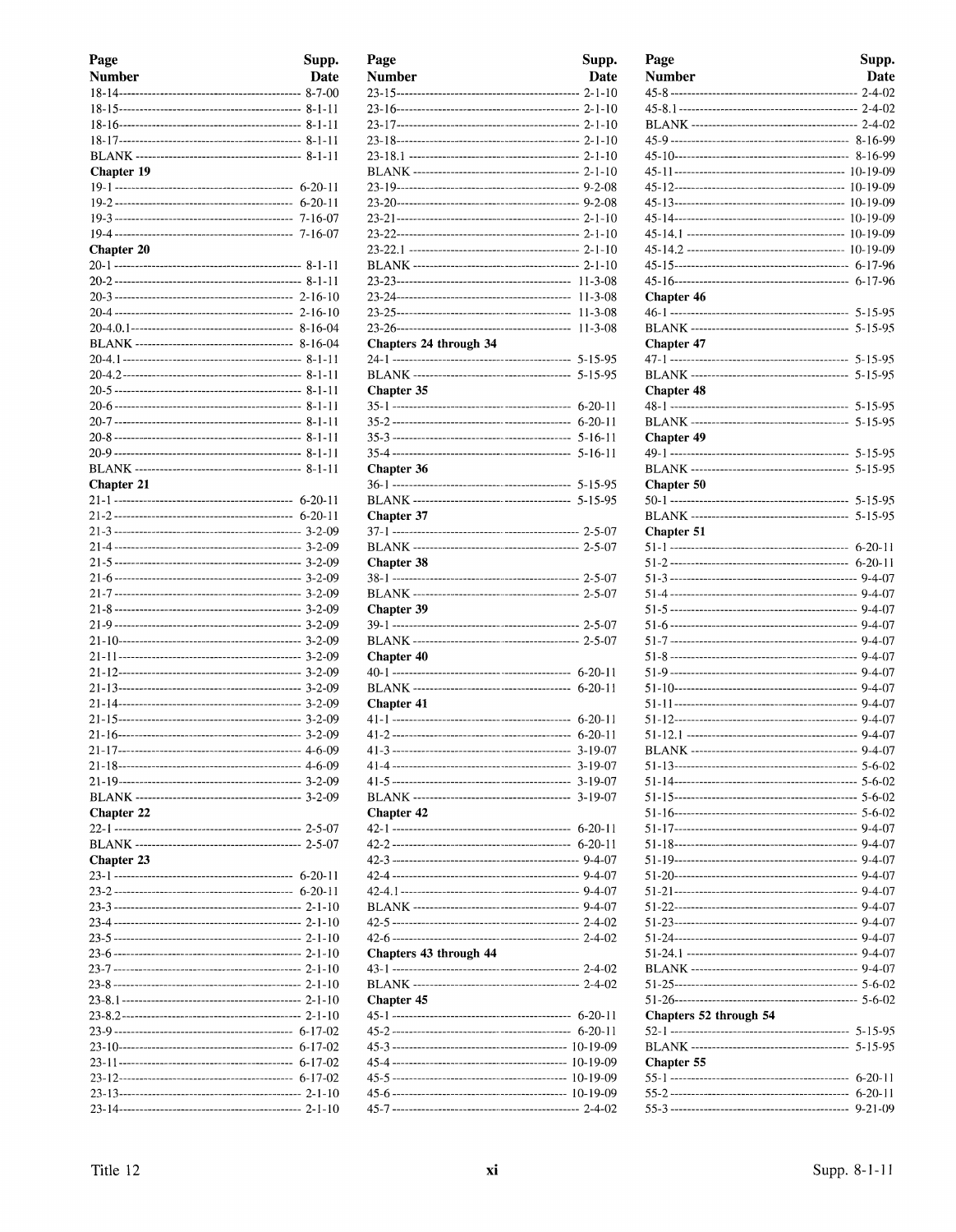| Page              | Supp.                    |
|-------------------|--------------------------|
| <b>Number</b>     | Date                     |
|                   | $9 - 21 - 09$            |
|                   | $9 - 21 - 09$            |
|                   | $9 - 21 - 09$            |
|                   | $10-6-08$                |
|                   | 10-6-08                  |
| <b>Chapter 56</b> |                          |
|                   | $6 - 20 - 11$            |
|                   |                          |
|                   | $2 - 21 - 06$            |
|                   |                          |
|                   |                          |
|                   |                          |
|                   |                          |
|                   |                          |
|                   | 12-20-10                 |
|                   | 12-20-10                 |
|                   | 12-20-10                 |
|                   | 11-16-98                 |
|                   | 11-16-98                 |
|                   | 11-16-98                 |
|                   | 11-16-98<br>11-20-95     |
|                   | 11-20-95                 |
|                   | 10-16-00                 |
|                   | 10-16-00                 |
|                   | 11-20-95                 |
|                   |                          |
|                   |                          |
|                   |                          |
| Chapter 57        |                          |
|                   |                          |
|                   | $6 - 20 - 11$            |
|                   |                          |
|                   |                          |
|                   |                          |
|                   |                          |
|                   |                          |
| Chapter 58        |                          |
|                   | $6 - 20 - 11$            |
|                   | $6 - 20 - 11$            |
| $58 - 3 - -$      | 2-21-06                  |
|                   | $2 - 21 - 06$            |
|                   | $2 - 21 - 06$            |
|                   | $2 - 21 - 06$            |
|                   | $2 - 21 - 06$            |
|                   | $2 - 21 - 06$            |
|                   | $2 - 21 - 06$<br>2-21-06 |
| <b>Chapter 59</b> |                          |
|                   | 6-20-11                  |
|                   | 6-20-11                  |
|                   | 10-6-08                  |
|                   | $10 - 6 - 08$            |
| Chapter 60        |                          |
|                   |                          |
|                   |                          |
|                   |                          |
|                   |                          |
|                   |                          |
|                   |                          |
|                   |                          |
|                   |                          |
|                   |                          |

| Page                   | Supp.              |
|------------------------|--------------------|
| Number                 | Date               |
|                        |                    |
|                        |                    |
| Chapter 61             |                    |
|                        |                    |
|                        |                    |
| Chapter 62             |                    |
|                        |                    |
|                        |                    |
|                        |                    |
|                        |                    |
|                        |                    |
|                        |                    |
| Chapter 63             |                    |
|                        |                    |
|                        | $6 - 20 - 11$      |
|                        | $1 - 16 - 07$      |
|                        | 1-16-07            |
| <b>Chapter 64</b>      |                    |
|                        |                    |
|                        |                    |
|                        |                    |
|                        |                    |
|                        |                    |
|                        |                    |
|                        |                    |
|                        |                    |
| Chapter 65             |                    |
|                        |                    |
|                        | $6 - 20 - 11$      |
| Chapter 66             |                    |
|                        | 6-20-11            |
|                        | $6 - 20 - 11$      |
|                        | $1 - 19 - 10$      |
|                        | $1 - 19 - 10$      |
| Chapters 67 through 89 |                    |
|                        | 1-19-10            |
|                        | 1-19-10            |
| <b>Chapter 90</b>      |                    |
|                        | $6 - 20 - 11$      |
|                        | $6 - 20 - 11$      |
|                        | 10-6-08            |
|                        | 10-6-08            |
|                        |                    |
|                        | 10-6-08<br>10-6-08 |
|                        | 10-6-08            |
|                        | 10-6-08            |
|                        |                    |
|                        |                    |
|                        | 5-15-06            |
|                        | $5 - 15 - 06$      |
|                        | $5 - 15 - 06$      |
|                        | $5 - 15 - 06$      |
|                        | 5-15-06            |
|                        | 5-15-06            |
|                        | 10-6-08            |
|                        | 10-6-08            |
|                        | 5-15-06            |
|                        | 5-15-06            |
|                        | 10-6-08            |
|                        | 10-6-08            |
|                        | 10-6-08            |
|                        | 10-6-08            |
|                        | 10-6-08            |
|                        | 10-6-08            |
|                        | 5-15-06            |
|                        | 5-15-06            |
|                        |                    |

| Page                   | Supp.         |
|------------------------|---------------|
| <b>Number</b>          | Date          |
|                        | $5 - 15 - 06$ |
|                        | $5 - 15 - 06$ |
|                        | $5 - 15 - 06$ |
|                        | 5-15-06       |
|                        | 5-15-06       |
|                        | $5 - 15 - 06$ |
|                        | $2 - 22 - 05$ |
|                        | $2 - 22 - 05$ |
|                        | $2 - 22 - 05$ |
| Chapters 91 through 99 |               |
|                        |               |
|                        | $5 - 15 - 95$ |
| Chapter 100            |               |
|                        |               |
|                        | $6 - 20 - 11$ |
|                        |               |
|                        |               |
|                        |               |
|                        |               |
|                        |               |
|                        |               |
|                        |               |
|                        |               |
|                        |               |
|                        |               |
|                        |               |
|                        |               |
|                        |               |
|                        |               |
|                        |               |
|                        |               |
|                        |               |
|                        |               |
|                        | $6 - 21 - 10$ |
|                        | 6-21-10       |
|                        | $6 - 21 - 10$ |
|                        | $6 - 21 - 10$ |
|                        | $6 - 21 - 10$ |
|                        | $6 - 21 - 10$ |
|                        |               |
|                        |               |
|                        |               |
|                        |               |
|                        |               |
|                        |               |
|                        |               |
|                        |               |
|                        |               |
|                        | $5 - 21 - 07$ |
|                        |               |
|                        |               |
|                        |               |
|                        |               |
|                        |               |
|                        |               |
|                        |               |
| Chapter 101            |               |
|                        |               |
|                        |               |
| Chapter 102            |               |
|                        | $6 - 20 - 11$ |
|                        | 6-20-11       |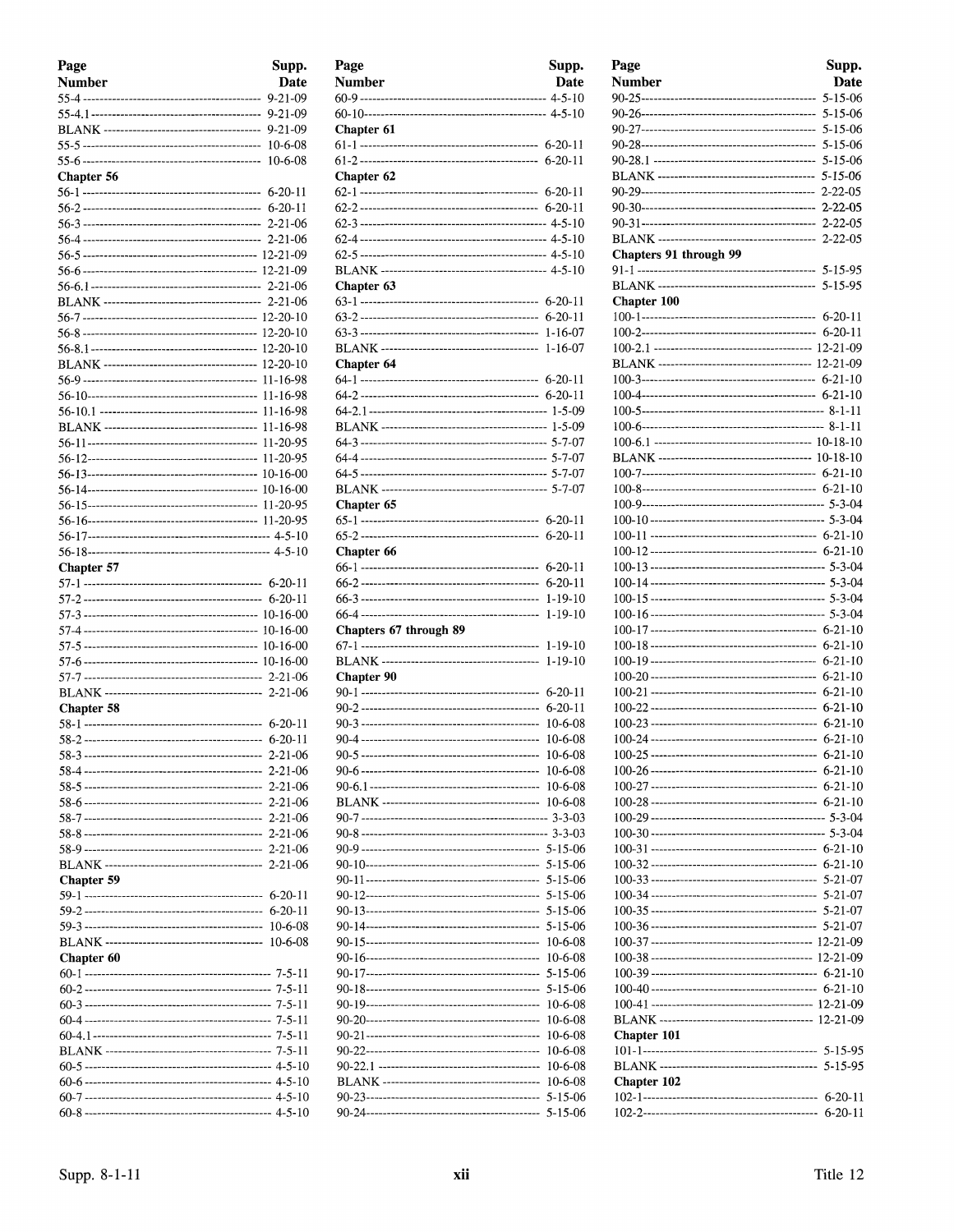| Page<br>Number           | Supp.<br>Date                  |
|--------------------------|--------------------------------|
|                          |                                |
|                          |                                |
| Chapters 103 through 104 |                                |
|                          | 5-15-95                        |
| Chapter 105              |                                |
|                          | $6 - 20 - 11$                  |
|                          | $6-20-11$                      |
|                          | 2-20-96                        |
|                          | $2 - 20 - 96$                  |
|                          | 8-18-97                        |
|                          | 8-18-97                        |
| Chapter 106              |                                |
|                          | $6 - 20 - 11$<br>$6 - 20 - 11$ |
| Chapters 107 through 109 |                                |
|                          | 5-15-95                        |
|                          | 5-15-95                        |
| Chapter 110              |                                |
|                          | $6-20-11$                      |
|                          | $6 - 20 - 11$                  |
|                          | $10-6-08$                      |
|                          | $10 - 6 - 08$                  |
|                          | $10 - 6 - 08$                  |
|                          | $10 - 6 - 08$                  |
|                          | $10-6-08$<br>10-6-08           |
|                          | $10 - 6 - 08$                  |
|                          | $10-6-08$                      |
|                          | $10 - 6 - 08$                  |
|                          | $10 - 6 - 08$                  |
|                          |                                |
|                          |                                |
|                          |                                |
|                          |                                |
|                          |                                |
|                          | $10 - 6 - 08$                  |
|                          | 10-6-08                        |
|                          | $10-6-08$                      |
|                          | 10-6-08                        |
| Chapter 111              |                                |
|                          |                                |
|                          |                                |
| Chapter 112              |                                |
|                          |                                |
|                          |                                |
|                          |                                |
|                          |                                |
|                          |                                |
|                          |                                |
|                          |                                |
| Chapters 113 through 114 |                                |
|                          |                                |
|                          | $5 - 15 - 95$                  |
| Chapter 115              | $5 - 15 - 95$                  |
|                          | $5 - 15 - 95$                  |
| Chapters 116 through 119 |                                |
|                          |                                |
|                          | 5-15-95                        |
| Chapter 120              |                                |
|                          |                                |
|                          |                                |
|                          |                                |

| Page                     | Supp.         |
|--------------------------|---------------|
| <b>Number</b>            | Date          |
|                          |               |
|                          |               |
|                          |               |
|                          |               |
|                          |               |
|                          |               |
|                          |               |
|                          |               |
|                          |               |
|                          |               |
|                          |               |
|                          |               |
|                          |               |
|                          |               |
|                          |               |
|                          |               |
|                          |               |
|                          |               |
|                          |               |
|                          |               |
|                          |               |
|                          |               |
|                          |               |
|                          |               |
|                          |               |
|                          |               |
|                          |               |
| Chapter 121              |               |
|                          | $6 - 20 - 11$ |
|                          | $6 - 20 - 11$ |
|                          | $10-4-04$     |
|                          | $10 - 4 - 04$ |
|                          | $10 - 4 - 04$ |
|                          | 10-4-04       |
|                          | $10 - 4 - 04$ |
|                          | $10 - 4 - 04$ |
|                          | $10 - 4 - 04$ |
|                          | $10 - 4 - 04$ |
| Chapter 122              |               |
|                          | $6 - 20 - 11$ |
|                          | $6 - 20 - 11$ |
|                          | $10-2-06$     |
|                          | $10 - 2 - 06$ |
| Chapters 123 through 129 |               |
|                          |               |
|                          | 5-15-95       |
| Chapter 130              |               |
|                          |               |
|                          | $5 - 15 - 95$ |
| Chapter 131              |               |
|                          |               |
|                          | 5-15-95       |
| Chapter 132              |               |
|                          |               |
|                          | 5-15-95       |
| Chapter 133              |               |
|                          |               |
|                          | $5 - 15 - 95$ |
| Chapter 134              |               |
|                          |               |
| Chapters 135 through 139 |               |
|                          |               |
|                          |               |
| Chapter 140              |               |
|                          |               |

| Page<br><b>Number</b>    | Supp.<br>Date |
|--------------------------|---------------|
| Chapter 141              | $5 - 15 - 95$ |
|                          |               |
|                          |               |
| Chapter 142              |               |
|                          |               |
| Chapter 143              |               |
|                          |               |
| Chapter 144              |               |
|                          |               |
| Chapter 145              |               |
|                          |               |
| Chapter 146              |               |
|                          |               |
|                          |               |
| Chapter 147              |               |
|                          |               |
| Chapter 148              |               |
|                          |               |
|                          |               |
| Chapters 149 through 159 |               |
|                          |               |
| <b>Chapter 160</b>       |               |
|                          |               |
| Chapter 161              |               |
|                          |               |
|                          |               |
| Chapter 162              |               |
|                          |               |
| Chapters 163 through 169 |               |
|                          |               |
| Chapter 170              |               |
|                          |               |
|                          |               |
| <b>Chapter 171</b>       |               |
|                          |               |
| Chapter 172              |               |
|                          |               |
|                          |               |
| Chapter 173              |               |
|                          |               |
| Chapter 174              |               |
|                          |               |
|                          |               |
| Chapter 175              |               |
|                          |               |
| Chapters 176 through 179 |               |
|                          |               |
| Chapter 180              |               |
|                          |               |
|                          |               |
| Chapters 181 through 184 |               |
|                          |               |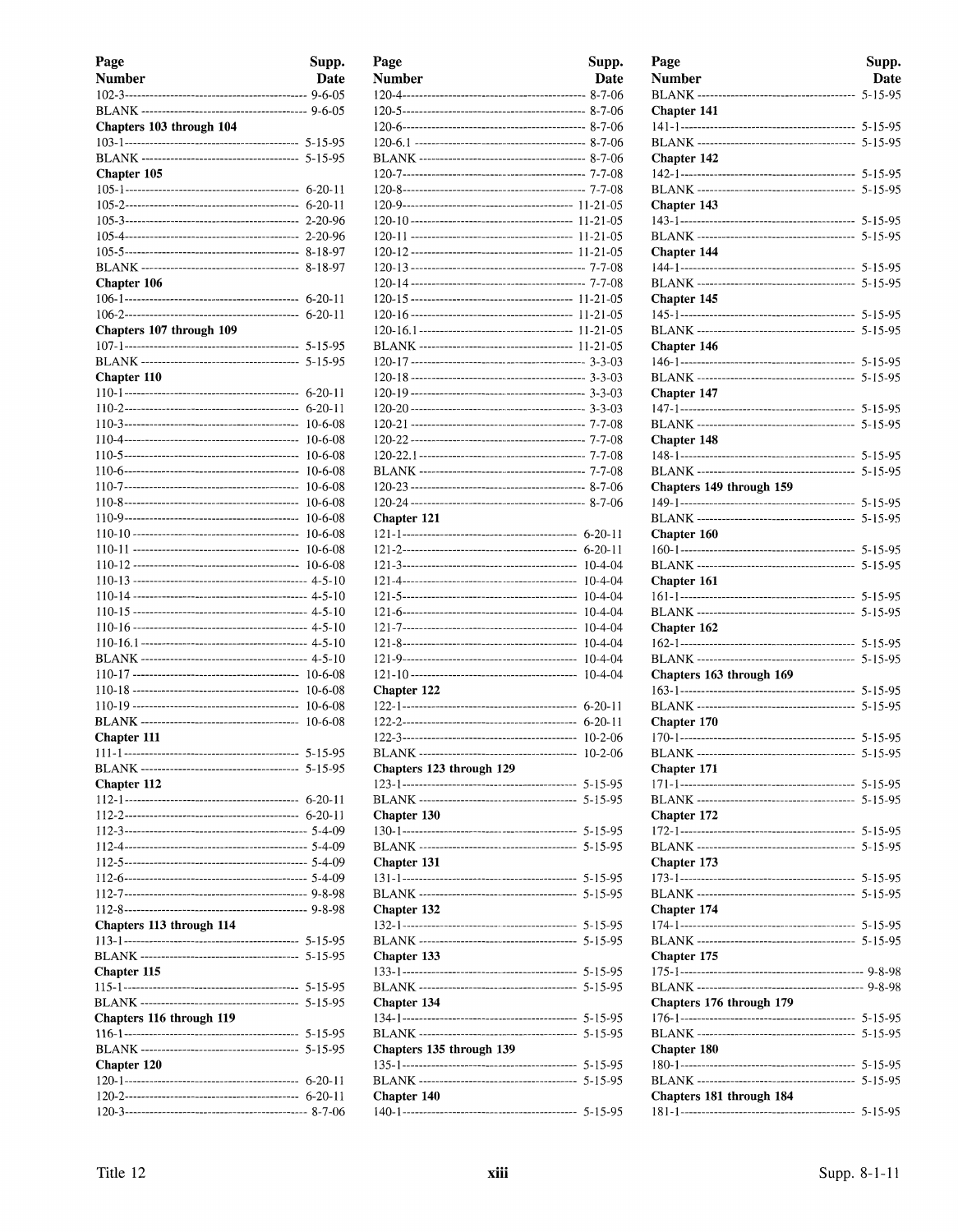| Page                     | Supp.              |
|--------------------------|--------------------|
| <b>Number</b>            | Date               |
|                          | $5 - 15 - 95$      |
| Chapter 185              |                    |
|                          | $6 - 20 - 11$      |
|                          | $6-20-11$          |
|                          | 12-4-06            |
|                          | 12-4-06            |
|                          | 12-4-06            |
|                          | 12-4-06            |
|                          | 12-4-06            |
|                          | 12-4-06            |
|                          | 12-4-06            |
|                          | 12-4-06            |
|                          |                    |
|                          | 12-4-06<br>12-4-06 |
|                          |                    |
|                          | 12-4-06<br>12-4-06 |
|                          |                    |
|                          | 12-4-06<br>12-4-06 |
|                          | 12-4-06            |
|                          | 12-4-06            |
|                          |                    |
|                          | 12-4-06            |
|                          | 12-4-06            |
|                          | 12-4-06            |
|                          | 12-4-06            |
|                          | 12-4-06            |
|                          | 12-4-06            |
|                          | 12-4-06            |
|                          | 12-4-06            |
| Chapter 186              |                    |
|                          |                    |
|                          | 11-19-07           |
| Chapters 187 through 189 |                    |
|                          | 3-17-97            |
|                          | 3-17-97            |
| Chapter 190              |                    |
|                          | 6-20-11            |
|                          | $6 - 20 - 11$      |
|                          | 10-6-08            |
|                          | 10-6-08            |
|                          | 10-6-08            |
|                          | 10-6-08            |
|                          | 10-6-08            |
|                          | 10-6-08            |
|                          |                    |
|                          |                    |
|                          | 10-6-08            |
|                          | 10-6-08            |
|                          | 10-6-08            |
|                          | $10-6-08$          |
|                          | 10-6-08            |
|                          | $10-6-08$          |
|                          | 10-6-08            |
|                          | 10-6-08            |
|                          |                    |
|                          |                    |
|                          |                    |
|                          |                    |
|                          | 2-18-97            |
|                          | $2 - 18 - 97$      |
|                          | $10-6-08$          |
|                          | $10-6-08$          |
|                          | $10-6-08$          |
|                          | $10-6-08$          |
|                          |                    |
|                          |                    |
|                          |                    |

| Page                     | Supp.         |
|--------------------------|---------------|
| <b>Number</b>            | Date          |
|                          | $10-6-08$     |
|                          | $10 - 6 - 08$ |
|                          | $10-6-08$     |
|                          |               |
|                          |               |
|                          |               |
|                          |               |
|                          | $10 - 6 - 08$ |
|                          | $10-6-08$     |
|                          |               |
|                          |               |
|                          |               |
|                          |               |
|                          |               |
|                          |               |
|                          |               |
|                          |               |
|                          |               |
|                          |               |
| Chapters 191 through 193 |               |
|                          |               |
|                          |               |
| Chapter 194              |               |
|                          |               |
|                          |               |
|                          |               |
|                          |               |
| Chapter 195              |               |
|                          |               |
|                          |               |
| Chapter 196              |               |
|                          |               |
|                          |               |
|                          |               |
| Chapters 197 through 199 |               |
|                          |               |
|                          |               |
| <b>Chapter 200</b>       |               |
|                          |               |
|                          |               |
| Chapters 201 through 204 |               |
| 201-1------------------  | 5-15-95       |
|                          |               |
| Chapter 205              |               |
|                          |               |
|                          |               |
| Chapters 206 through 209 |               |
|                          |               |
|                          |               |
| <b>Chapter 210</b>       |               |
|                          |               |
|                          |               |
|                          |               |
|                          |               |
|                          |               |
|                          |               |
| Chapters 211 through 234 |               |
|                          |               |
|                          | $5 - 15 - 95$ |
| Chapter 235              |               |
|                          | 6-20-11       |
|                          | 6-20-11       |
|                          | $10-5-09$     |
|                          | $10-5-09$     |
|                          |               |

| Page   | Supp.                        |
|--------|------------------------------|
| Number | <b>Date</b>                  |
|        | 12-20-10                     |
|        |                              |
|        | 12-20-10                     |
|        | 10-5-09                      |
|        | 10-5-09                      |
|        | $10 - 5 - 09$                |
|        | 10-5-09                      |
|        | $10 - 5 - 09$                |
|        | 10-5-09                      |
|        | $10 - 5 - 09$                |
|        | 10-5-09<br>10-5-09           |
|        | $10-5-09$                    |
|        | 10-5-09                      |
|        | 10-5-09                      |
|        | $10-5-09$                    |
|        | 10-5-09                      |
|        | $10 - 5 - 09$                |
|        | 10-5-09                      |
|        | 10-5-09                      |
|        | 10-5-09                      |
|        | 10-5-09                      |
|        | 10-5-09                      |
|        | 10-5-09                      |
|        | $10 - 5 - 09$                |
|        | $9 - 18 - 06$                |
|        | $9 - 18 - 06$<br>10-21-02    |
|        | 10-21-02                     |
|        | 10-5-09                      |
|        | $10 - 5 - 09$                |
|        | $10 - 5 - 09$                |
|        | 10-5-09                      |
|        | $8-21-06$                    |
|        | $8 - 21 - 06$                |
|        | $8 - 21 - 06$                |
|        | 8-21-06                      |
|        | $8 - 21 - 06$                |
|        | $8 - 21 - 06$                |
|        | $10-21-02$                   |
|        | 10-21-02                     |
|        | $10 - 21 - 02$<br>$10-21-02$ |
|        |                              |
|        |                              |
|        |                              |
|        |                              |
|        |                              |
|        |                              |
|        |                              |
|        |                              |
| Index  |                              |
|        |                              |
|        |                              |
|        |                              |
|        |                              |
|        |                              |
|        |                              |
|        |                              |
|        |                              |
|        |                              |
|        |                              |
|        |                              |
|        |                              |
|        |                              |